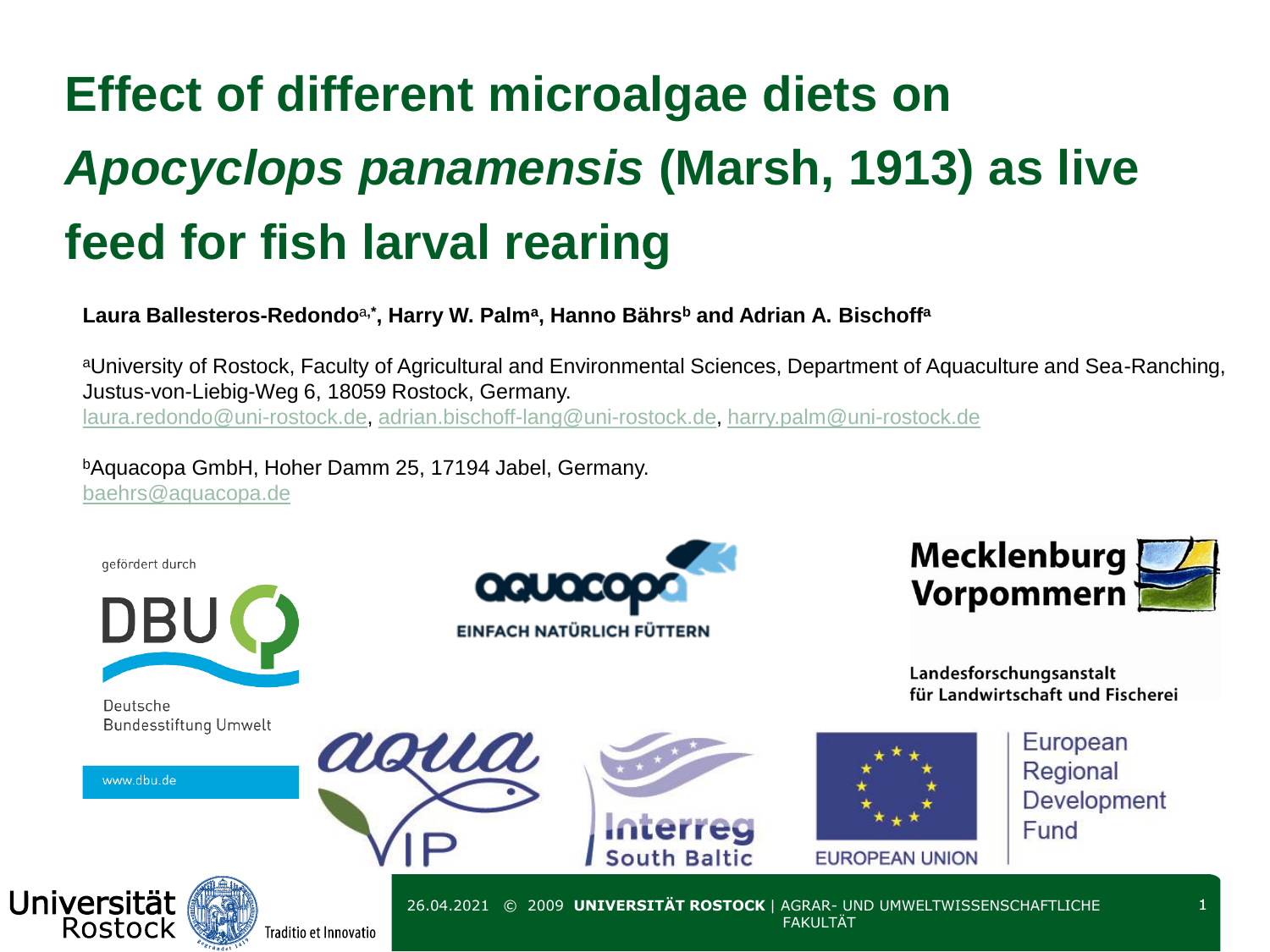**Introduction** Material & Methods Results Discussion

• The effort done in aquaculture to rear fish larvae has increased in the past years

• Copepods seem to be promising candidates because of their size, swimming behaviour and nutritional composition



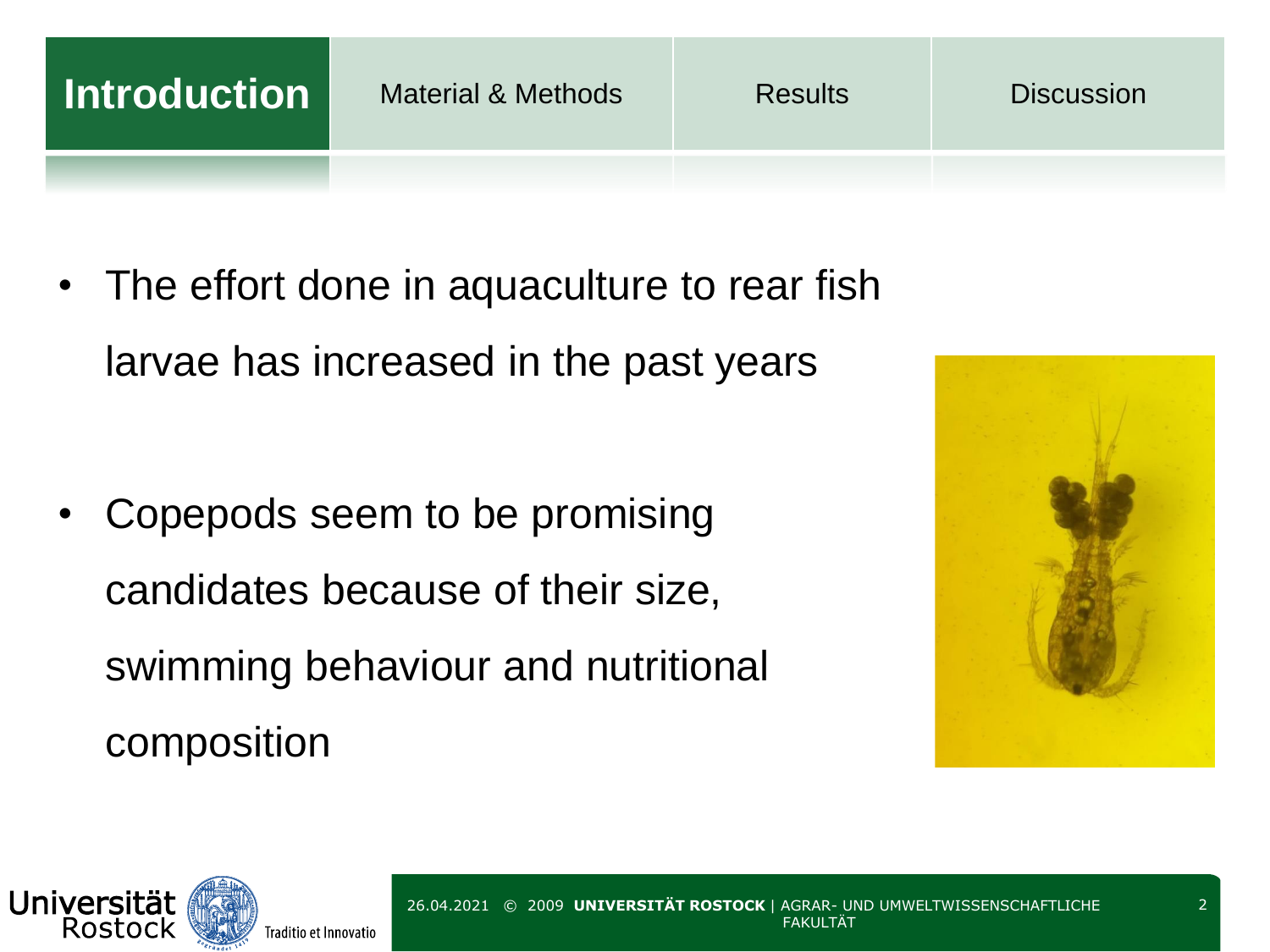| Introduction | <b>Material &amp; Methods</b> | <b>Results</b> | <b>Discussion</b> |
|--------------|-------------------------------|----------------|-------------------|
|              | <b>.</b>                      |                |                   |

- One candidate is *Apocyclops panamensis*
- Cyclopoid copepod
- Candidate for **intensive culture**
- **Smaller size than other copepods could have an**

advantages for the small pikeperch larvae

• But we still do not know if *A. panamensis* can fill



the **nutritional requirements** of the fish larvae

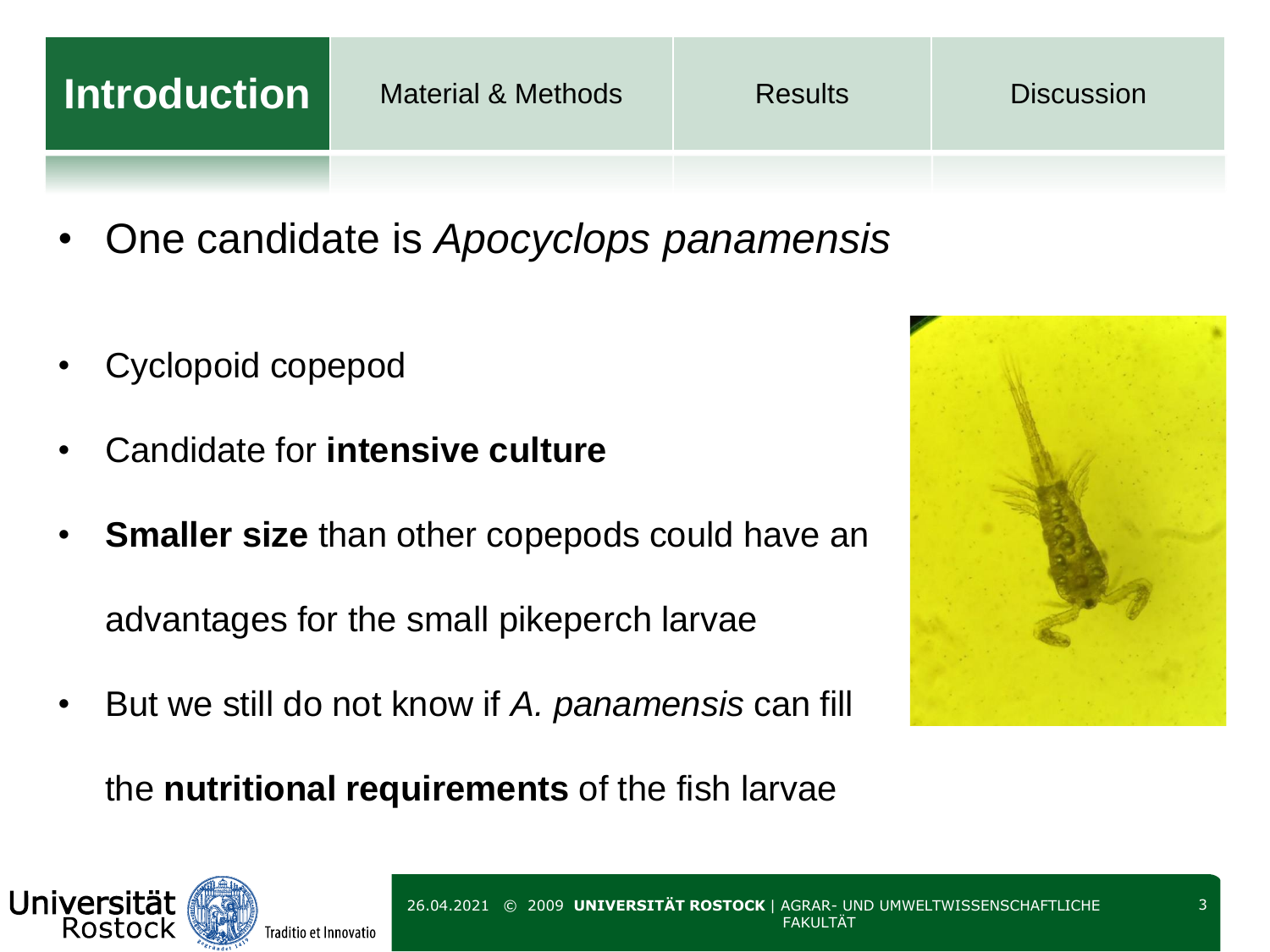#### **Introduction**

### **Material & Methods** Results Discussion

- Our aim was to investigate the potential use of *A. panamensis* as a live food for fish larvae
- For this purpose, we tested three diets (see next slide) in three independent experiments at different nauplii stocking densities (4, 8 and 34 nauplii\*ml-1 )
- We filtered the original culture through a net of 100 µm to remove copepodites and adults and through another net of 50 µm to collect the nauplie



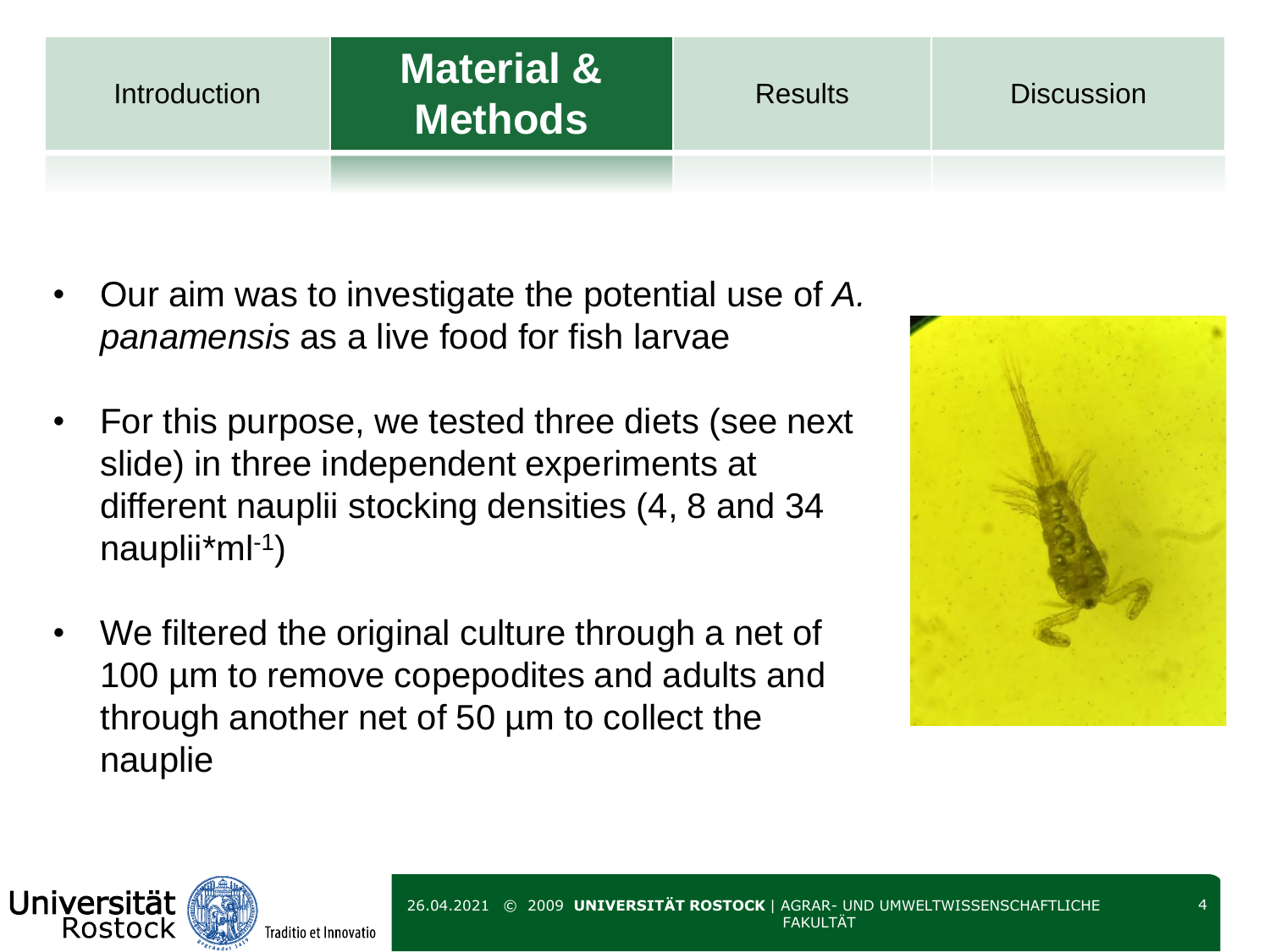#### **Introduction**

# **Material &**

- Three diets:
	- **N100%** (*Nannochloropsis* sp. at 200.000 cells\*mL-1 \*day-1 )
	- **ISO100%** (*I. galbana* at 100.000 cells\*mL<sup>-1\*</sup>day<sup>-1</sup>)
	- **N+I** (*Nannochloropsis* sp. at 100.000 cells\*mL-1 \*day-1 + *I. galbana* at 50.000 cells\*mL-1 \*day-1 )
- The microalgae were culture to be in the exponential phase while feeding the copepods



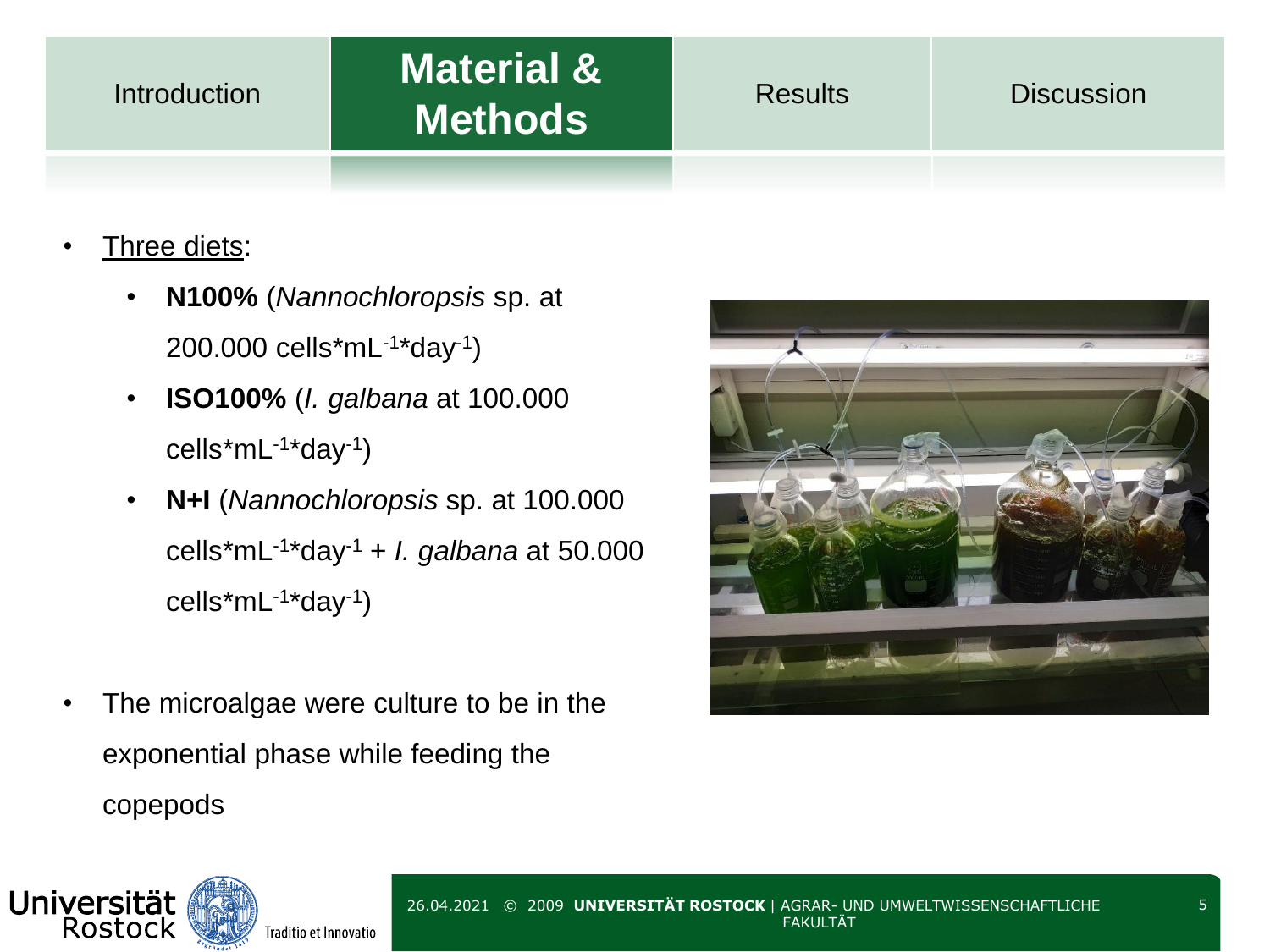All the experiments consisted in the analysis of the **effect** of the **initial stocking** 

#### **density** and the **three diets** on the:

- Total density (specimens\*ml-1)
- Density of each group (groups are nauplie, copepodites, males and females)
- Population structure (% of each group)
- Size of each group
- Some reproduction parameters: eggs per females, total number of eggs and ratio male:female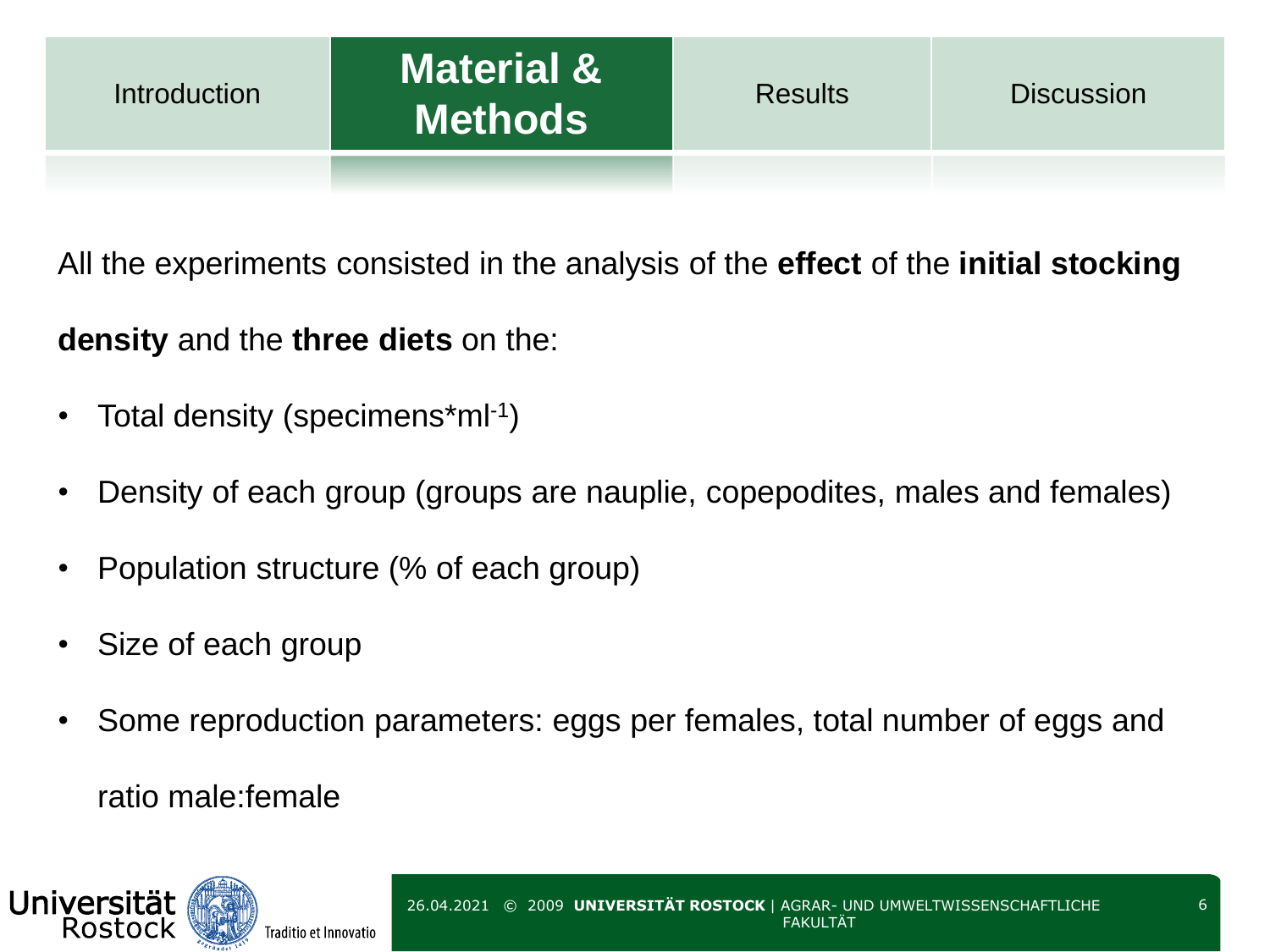#### Effect of the initial **stocking density**

The main difference between the three experiments or initial stocking densities was the amount of eggs per females, being this number the highest in experiment 1 (4 nauplie\*ml-1 ) and the lowest in experiment 3 (34 nauplie\*ml-1) (Kruskal-Wallis test p=0.00)



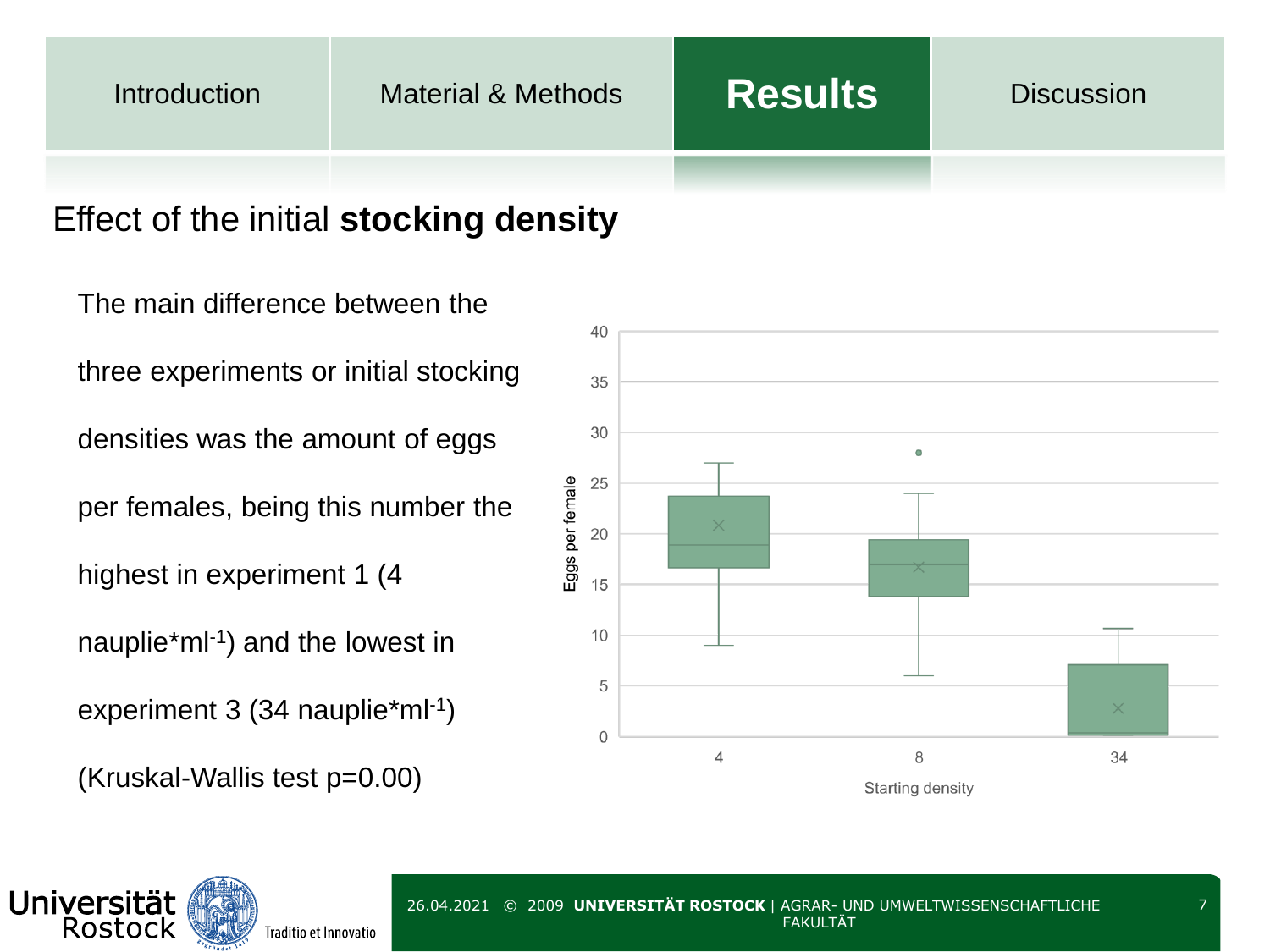

- There were **statistical differences** between diets in relation the **total density** (Kruskal-Wallis test p=0.017)
- The total density in experiments 1 and 2 (4 and 8 nauplie\*ml<sup>-1</sup> respectively) showed a similar pattern. The initial stocking density decreased until around 1 nauplii\*ml-1 and then, there is an increase, when the reproduction started. At the end of both experiments we could see that the lowest total density was the culture fed only *Nannochloropsis* sp. (see next slide)
- During the experiment 3 (34 nauplie\*ml<sup>-1</sup>), the total density always decreased

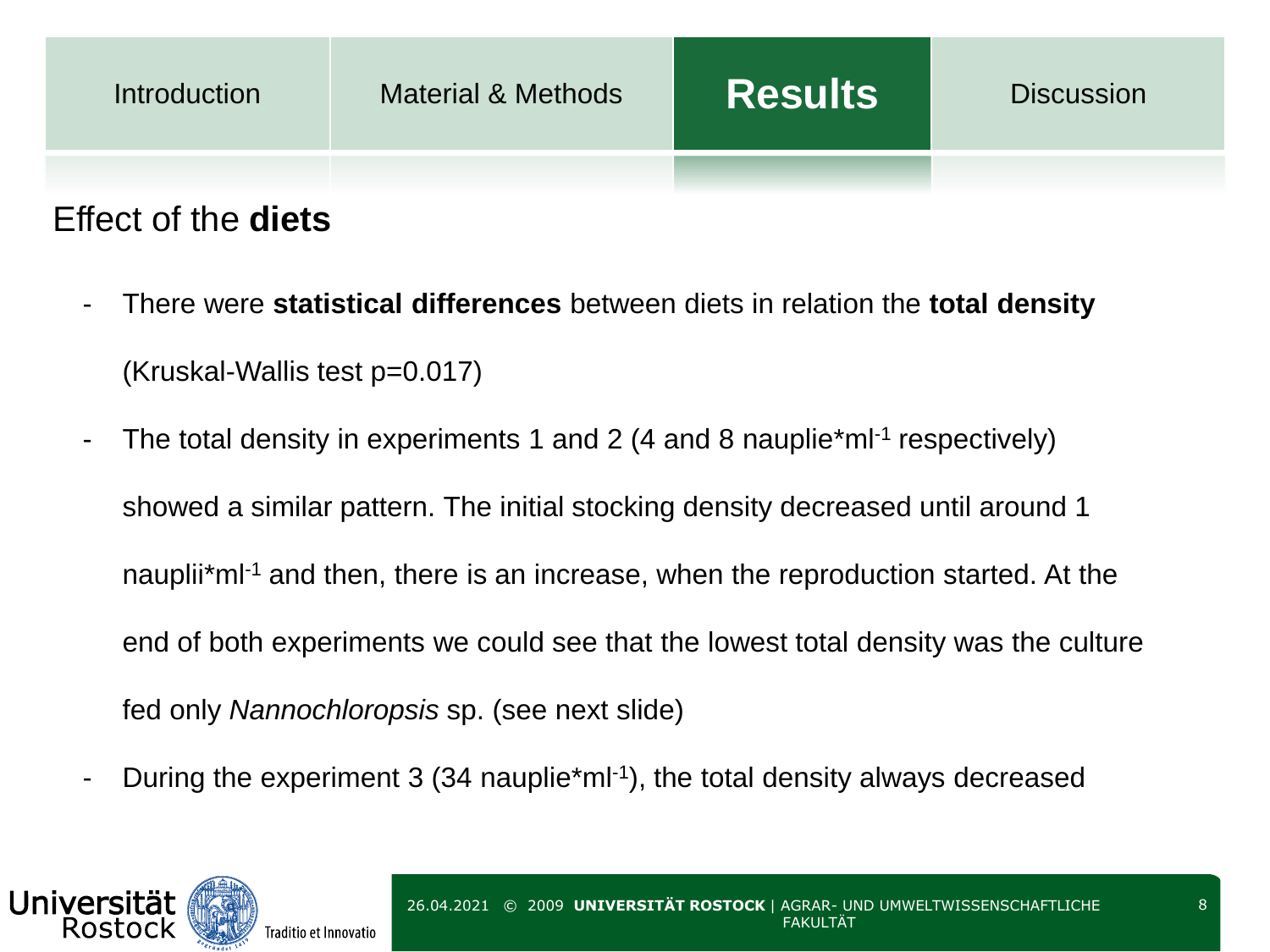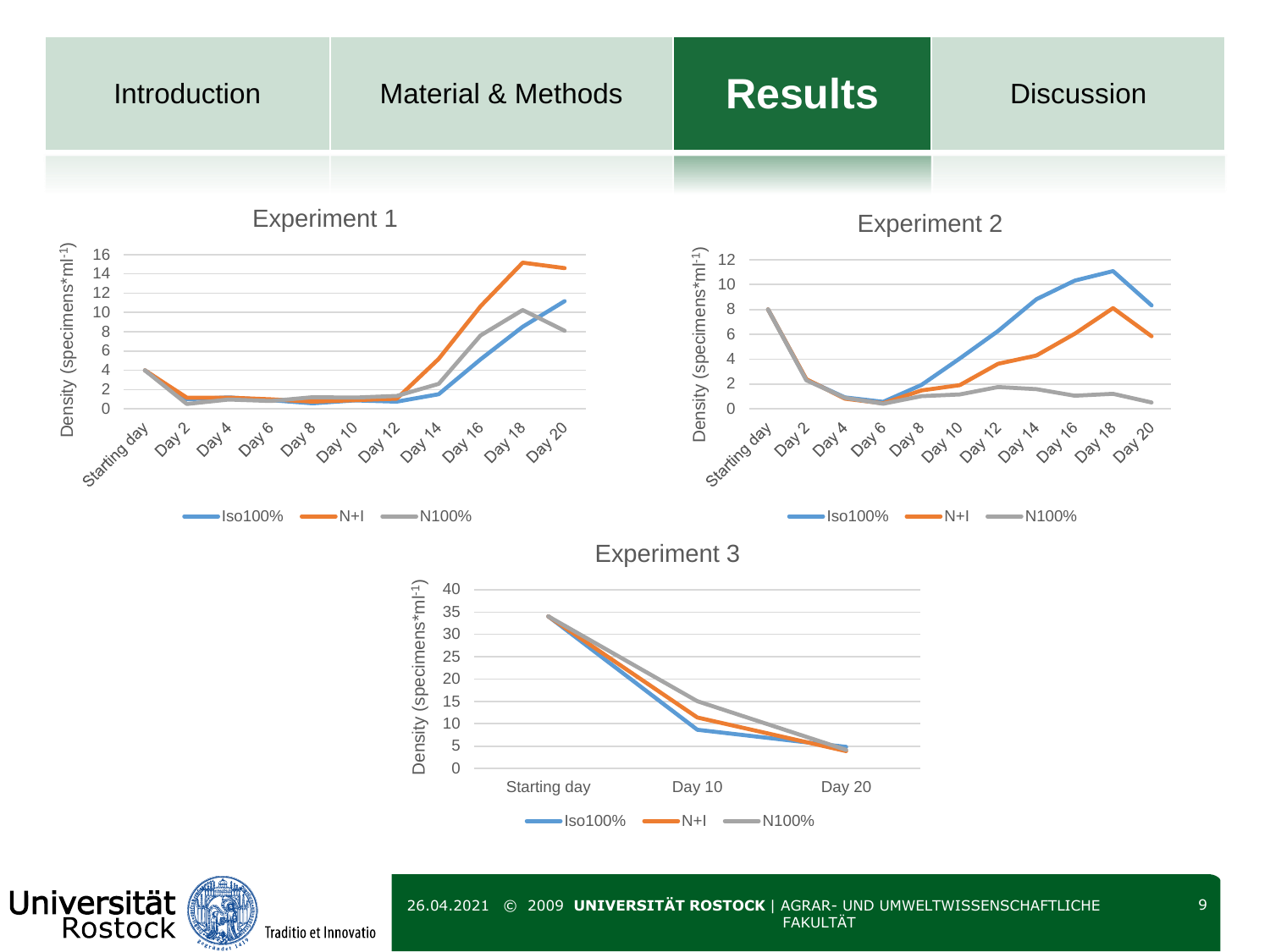| <b>Introduction</b> | Material & Methods | <b>Results</b> | <b>Discussion</b> |
|---------------------|--------------------|----------------|-------------------|
|                     |                    |                |                   |

#### Effect of the **diets**

- There were only **significant differences** between diets in relation the **copepodites density** and not in the rest of the groups (Kruskal-Wallis test p=0.001)
- Pairwise comparison showed that the difference is between N100% and the other two diets for both,

total and copepodite density





10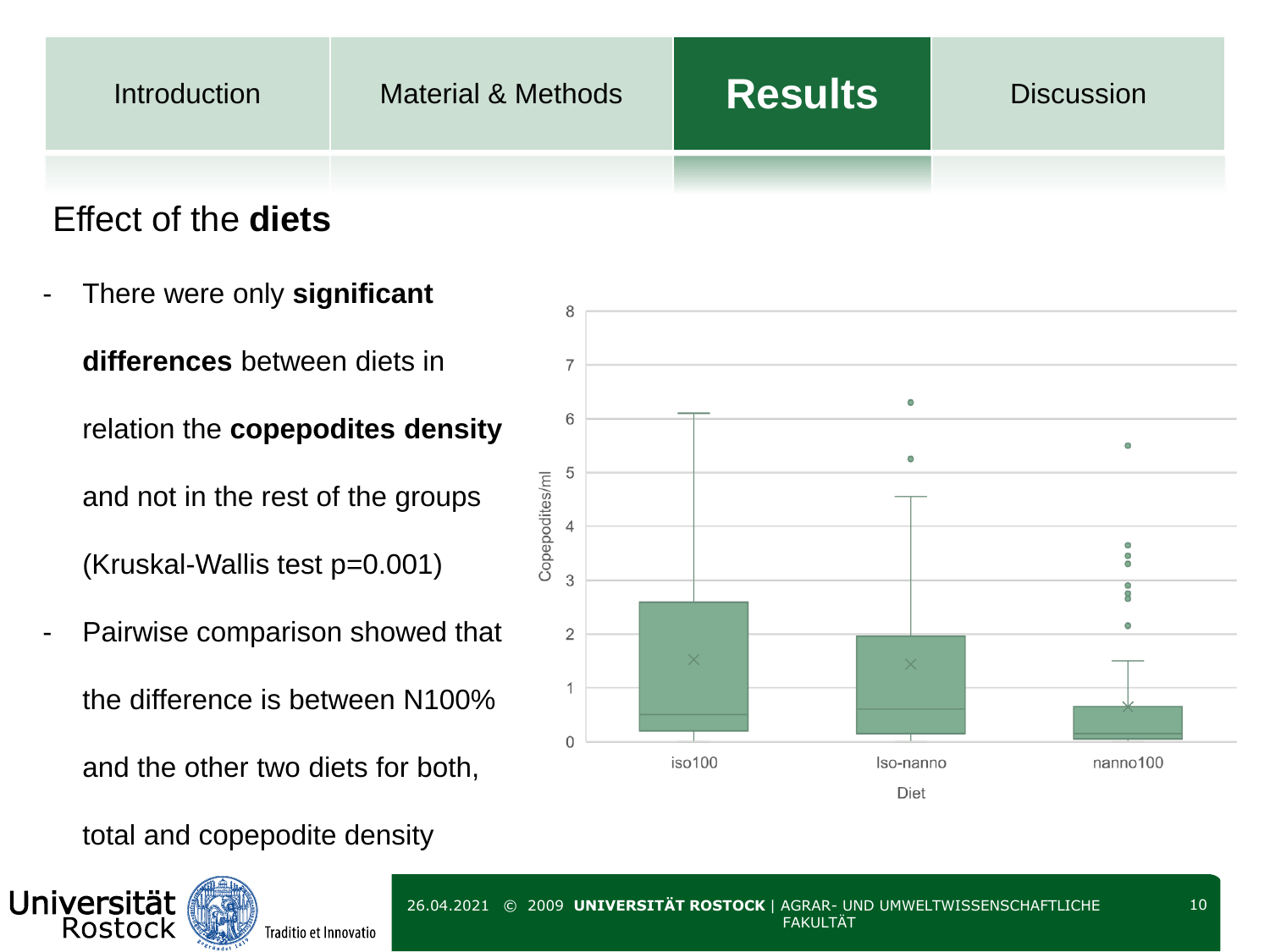

#### Effect of the **diets**

- There were **statistical differences** between diets in relation the **proportion of nauplii** (ANOVA p=0.036) and the **proportion of copepodites** (Kruskal-Wallis test p=0.001)
- As we already saw previously, there are differences in the density of the copepodites. Thus, the differences in the percentage of copepodites are logic. The proportion of nauplii also varies with the diet. (See next slide)
- There are no differences in percentage of males and females, ration male: female, total number of eggs and eggs per females in relation to the diets



11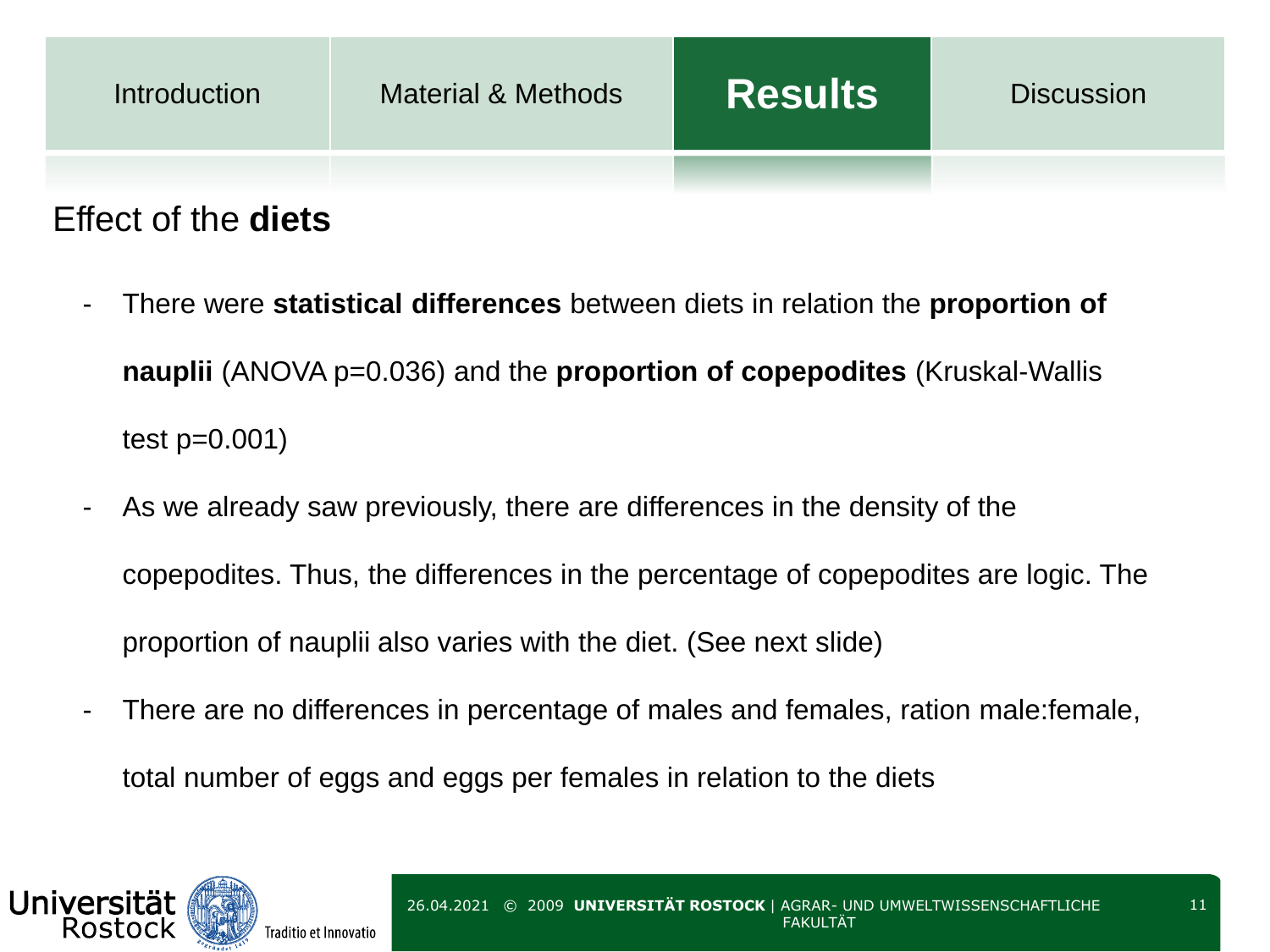#### Introduction Material & Methods **Results** Discussion 120,0 Experiment 2 120,0 Experiment 1





Experiment 3



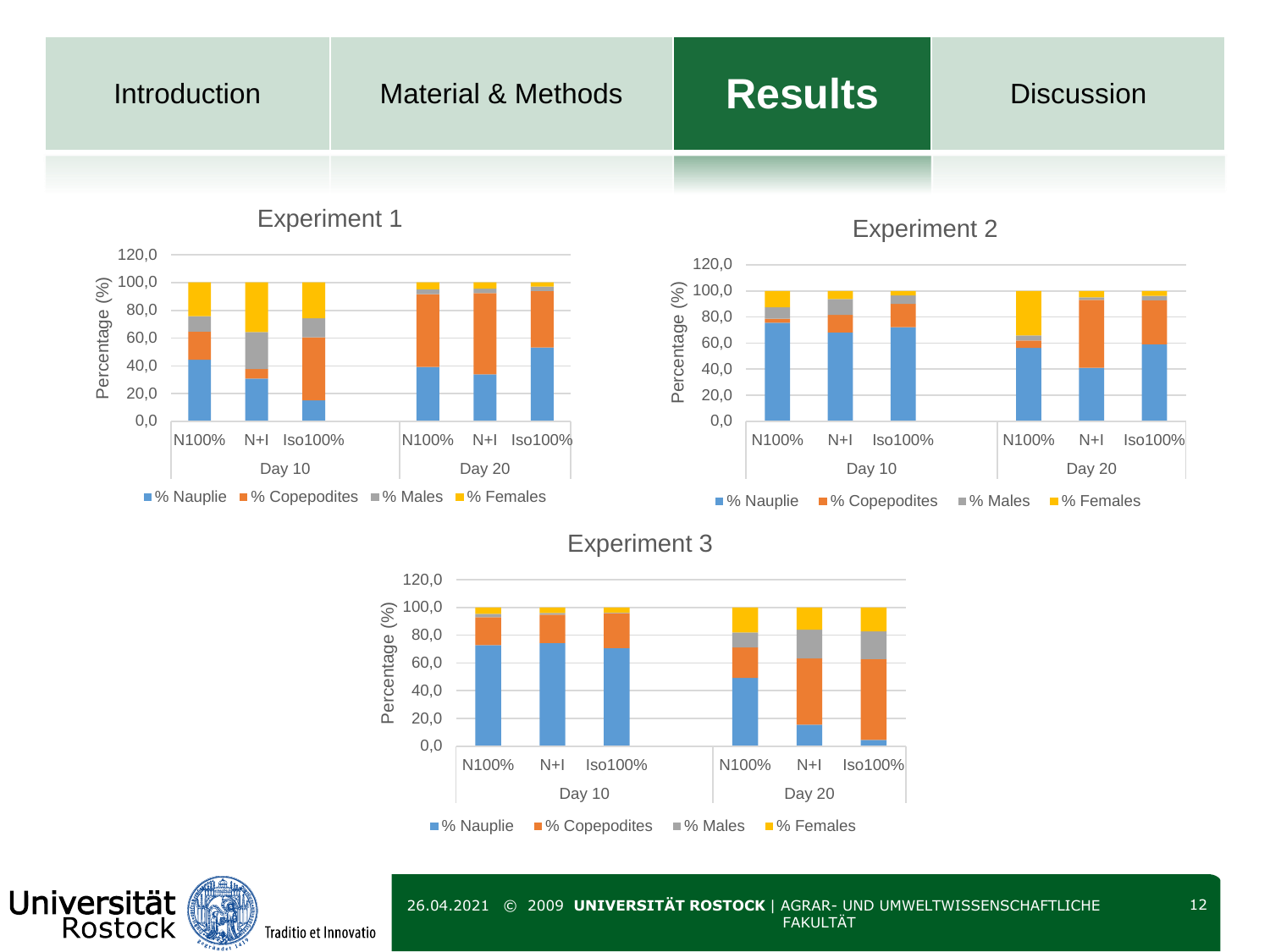

- There was **no effect** of the **diets** in relation to **the size of each group**
- Furthermore, no differences were found in relation to the initial **stocking density** and neither along time (See next slide)



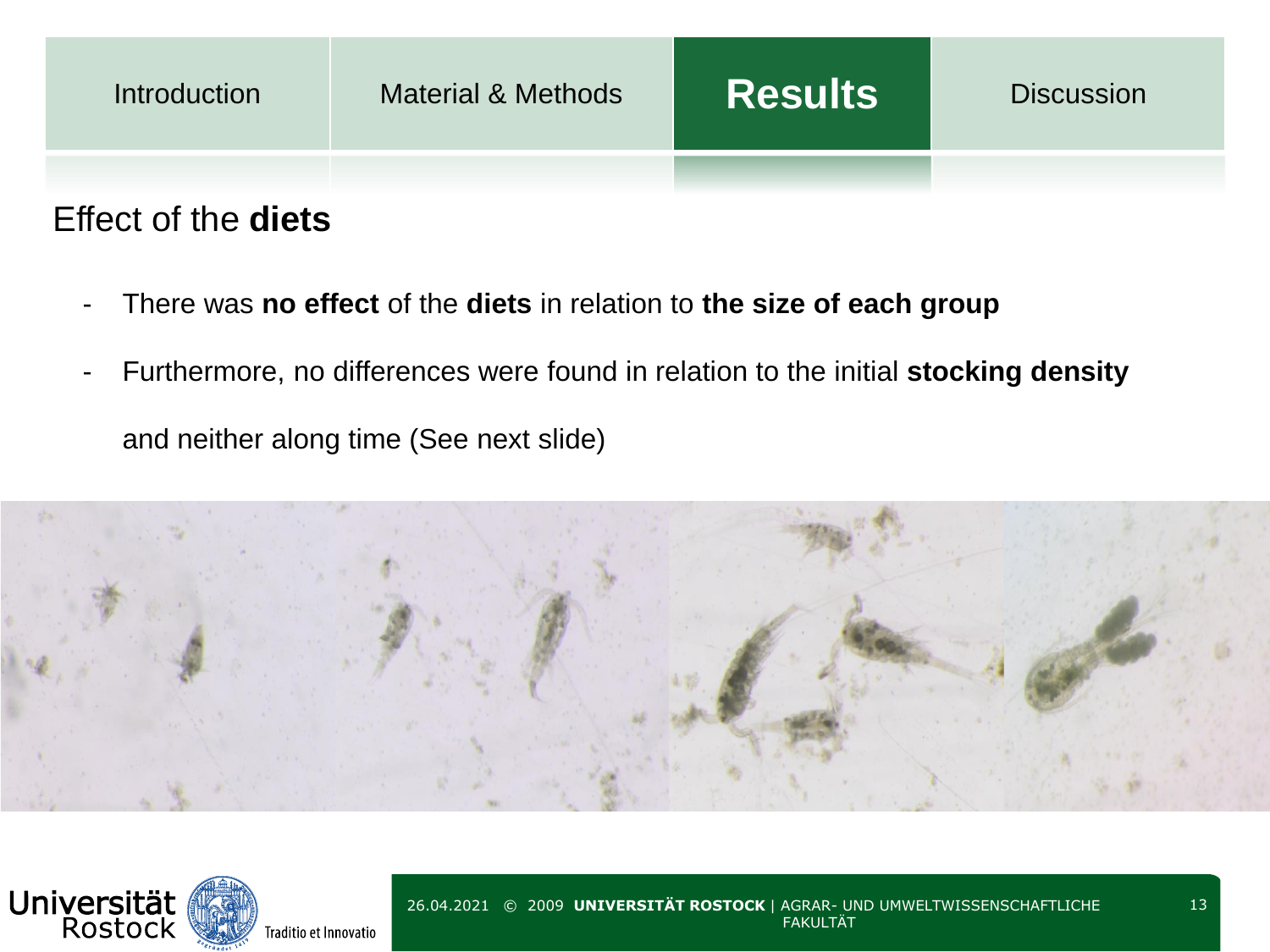

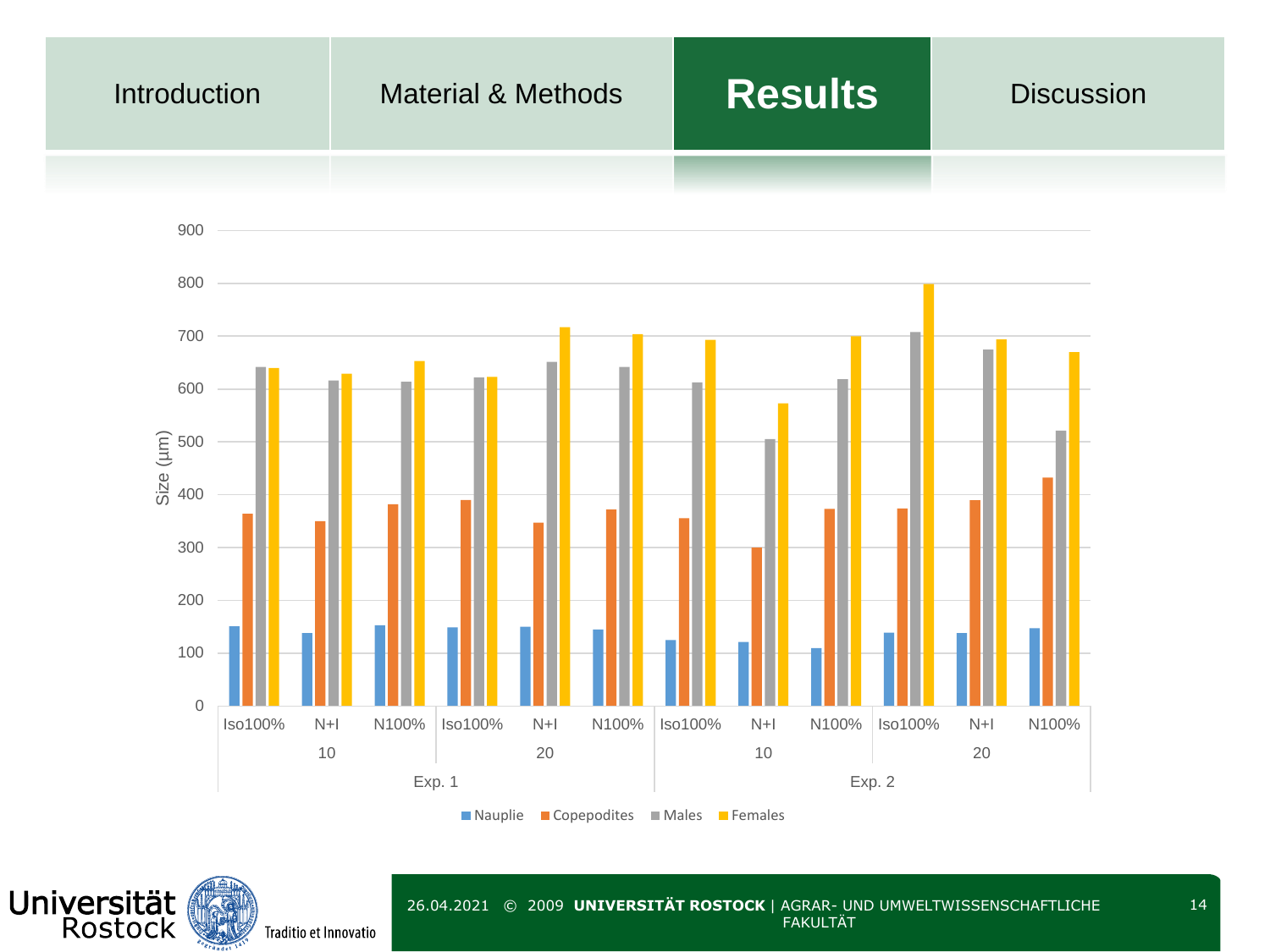As we saw before, the diet containing only *Nannochloropsis* sp. got the lowest density at the end of the experiment. Moreover, this diet had more proportion of nauplie over copepodites (but less total number of copepods). This could mean that a lower proportion of nauplie survived to reach the next stage in comparison to the other diets. Therefore:

✓ *I. galbana* seems to be the best diet and 50. – 100.000 cells\*ml-1 looks to be enough to have densities between 6 and 14 *A. panamensis*\*ml-1



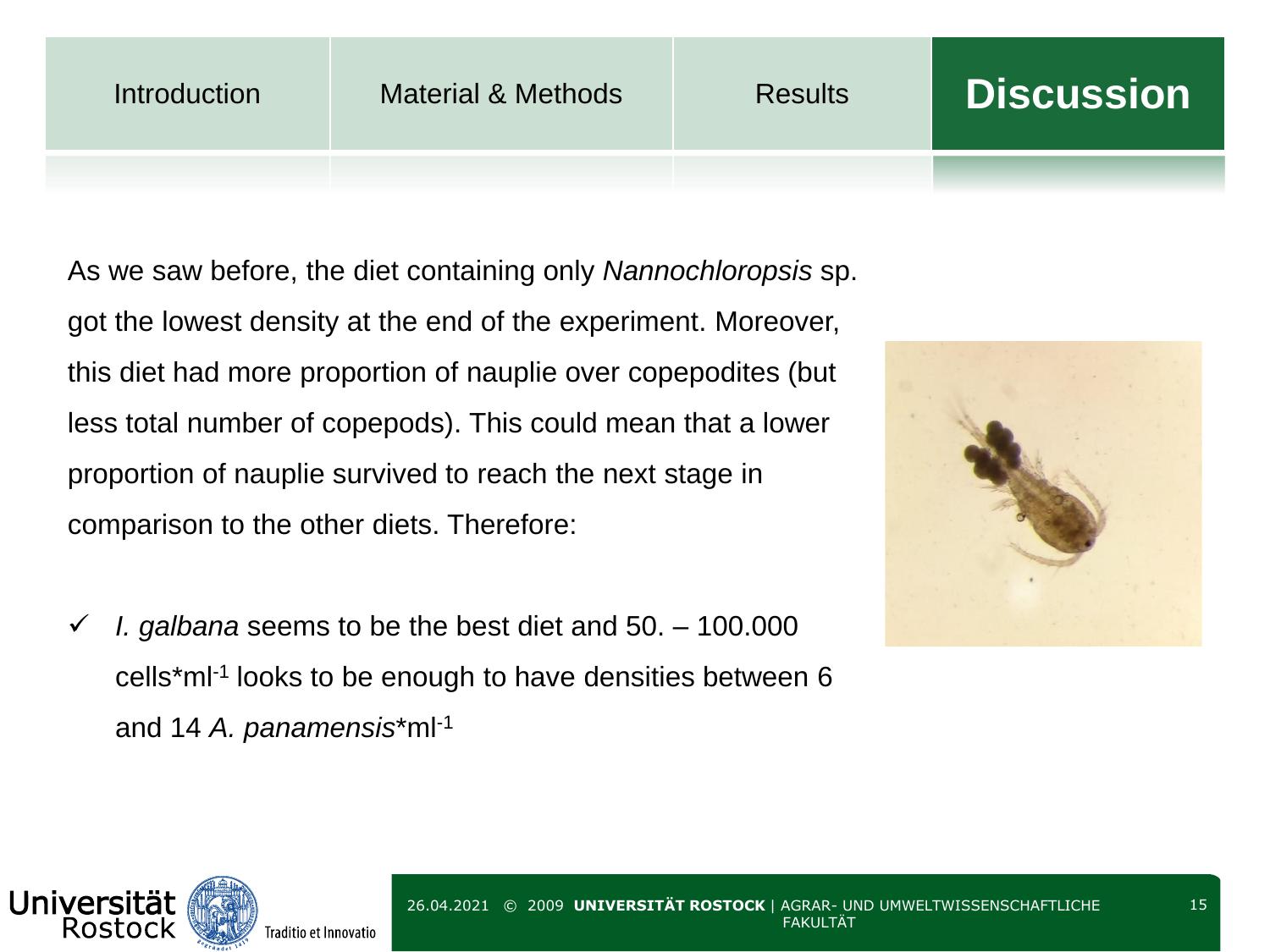The highest densities at the end of the experiment were found during the first experiment, with a stocking density of 4 nauplie\*ml<sup>-1</sup>. This fact can be explained by the amount of food available for each copepod, which was higher in the first experiment. And of course, could be the same for the females, which could produce more eggs. Therefore:

 $\checkmark$  Food availability can influence the survival of the copepods and the production of eggs by females



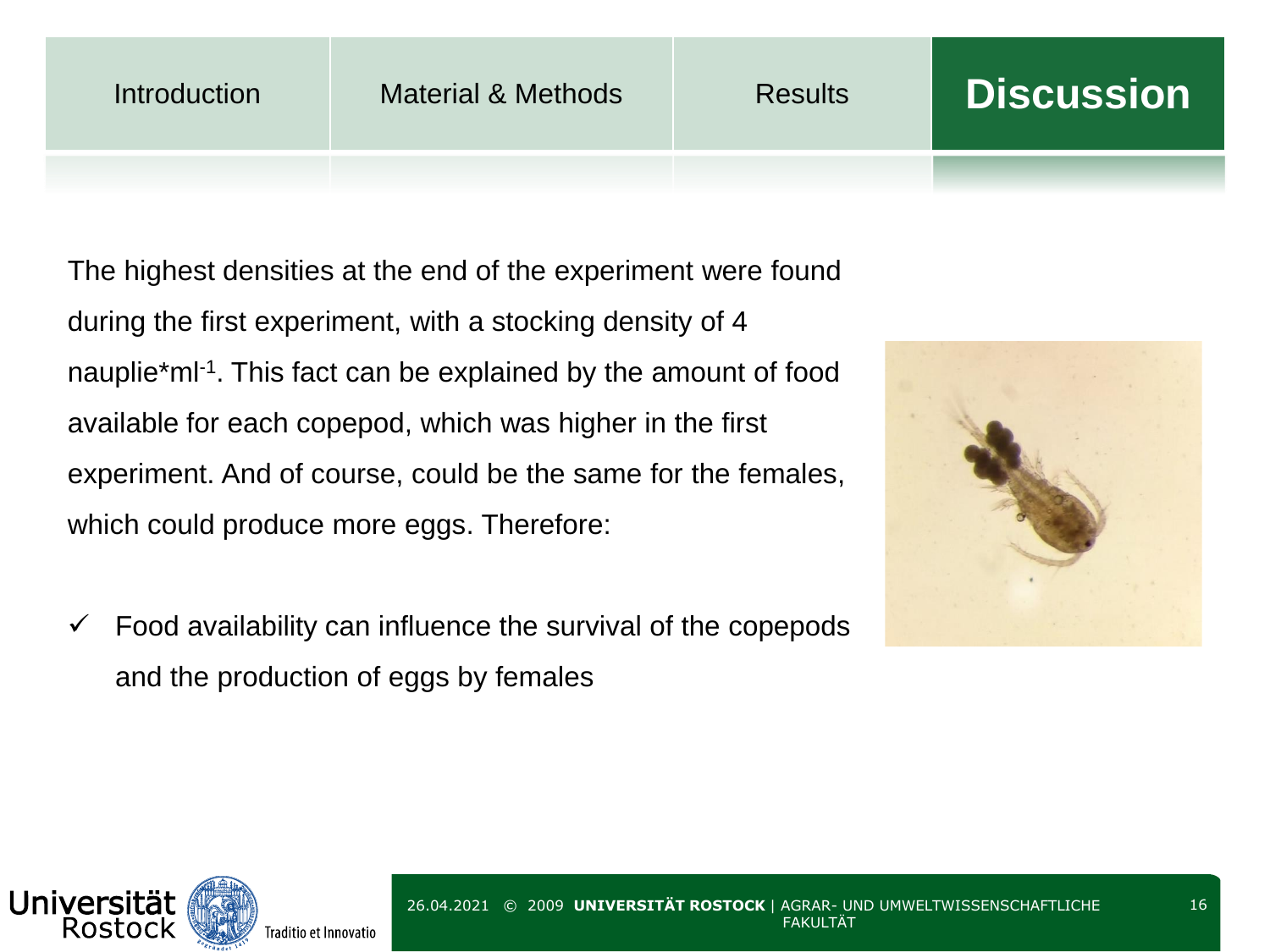Diets seems to have no effect on **size** of *A. panamensis.* As showed in previous graphics, adults are over 500 µm. Thus, we have the posibility to filter the culture at 350-400 µm :

- $\checkmark$  to keep the adults for reproduction and some copepodites to become adults and therefore, **maintain the culture**
- ✓ To extract nauplie and smaller copepodites to **feed fish larvae** covering also like this, a wide range in case of high fish size variability



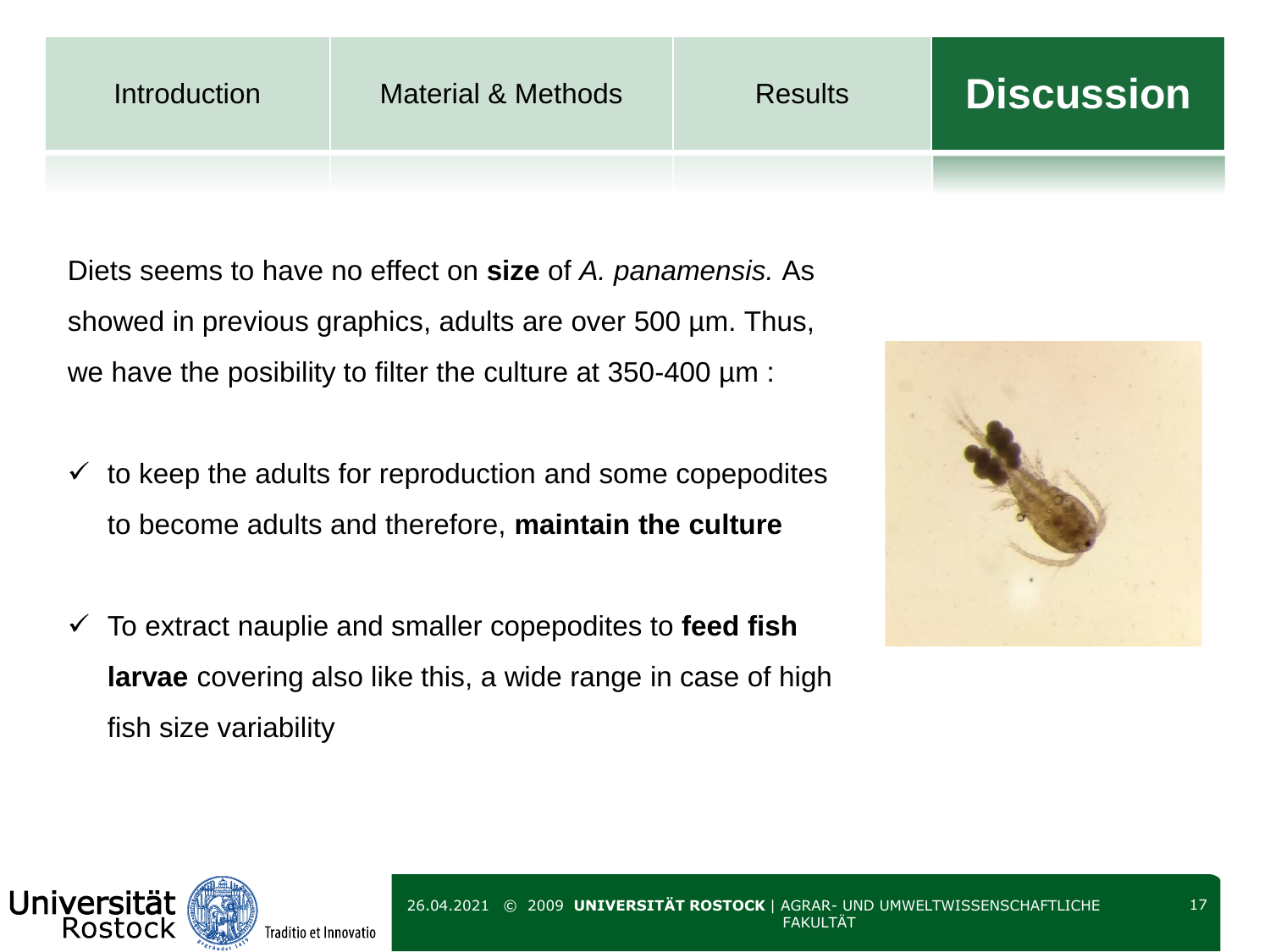| Introduction | Material & Methods | <b>Results</b> | <b>Discussion</b> |
|--------------|--------------------|----------------|-------------------|
|              |                    |                |                   |

We can conclude that *A. panamensis* is a good candidate for aquaculture:

- Relative **high culture density** (between 6- 14\*ml-1 ) with 50. – 100.000 cells\*ml-1 per day
- **Stable length** (posibility to filter per size) for feeding fish larvae and for maintenance
- Research about the **nutritional composition** should be done